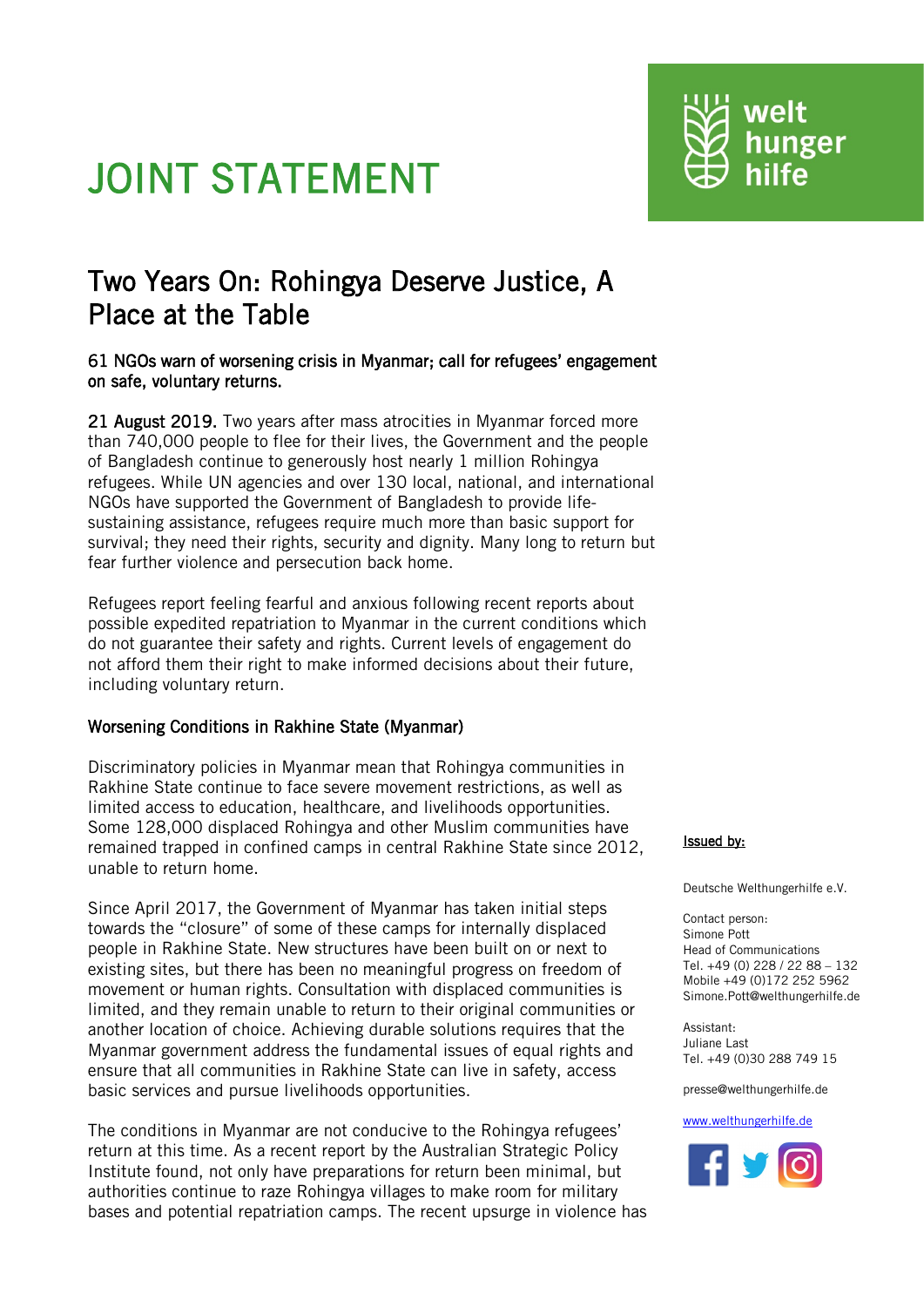worsened the already precarious humanitarian situation in central and northern Rakhine State.

## Striving for Dignity in Cox's Bazar (Bangladesh)

For the past two years, Rohingya refugees have remained dependent on humanitarian aid in the camps in Cox's Bazar. The collective efforts of the humanitarian community under the leadership of the Government of Bangladesh have improved camp conditions, strengthened monsoon preparedness and helped prevent disease outbreaks.

Yet, living conditions in the camps remain dire, with growing concerns about safety and security. Gender-based violence and restricted freedom of movement increase the risks faced by refugee women and girls. Persons with disabilities and serious medical conditions experience barriers in accessing essential services. With shrinking funds and continued restrictions on refugees' access to education and livelihoods, the crisis is likely to worsen.

The Government of Bangladesh and generous residents of Teknaf and Ukhiya Upazilas in Cox's Bazar were the first responders when refugees arrived in Bangladesh in August 2017. Today, some 500,000 Bangladeshis living near the camps continue to bear the socio-economic and environmental impact of the influx, amidst growing tensions with refugees over limited resources and services.

The international community must respond and stand beside Bangladesh to deliver a well-funded response that will improve living conditions and allow refugees and host communities to live in dignity.

## NGOs in Bangladesh and Myanmar committed to providing assistance, but call for critical action by all parties

In response to the current crisis, we, the undersigned national and international organizations in Bangladesh and Myanmar, remain committed to providing assistance and protecting the rights of refugees, stateless, internally displaced persons and host communities until appropriate solutions to their displacement within and outside Myanmar are identified, including safe and voluntary repatriation. We urge all parties to:

- Ensure meaningful participation of Rohingya in decision making processes about their future: In light of ongoing discussions to expedite returns, the Rohingya must be meaningfully engaged by the Governments of Myanmar and Bangladesh in any discussions and decision making about their future (including their safe and voluntary return) through an inclusive process involving children, youth, women, elderly and persons with disabilities.
- Respect Rohingya's human rights in Myanmar: We call on the Government of Myanmar to address the root causes of the crisis in Rakhine State by implementing the Rakhine Advisory Commission recommendations and create the conditions necessary to end Rohingya's displacement while respecting each refugee's right to make a free, informed decision about their return. This must also reflect calls by Rohingya communities for justice and accountability, citizenship, protection of civilians, freedom of movement, as well as non-discrimination and sustained access for humanitarian

#### Issued by:

Deutsche Welthungerhilfe e.V.

Contact person: Simone Pott Head of Communications Tel. +49 (0) 228 / 22 88 – 132 Mobile +49 (0)172 252 5962 Simone.Pott@welthungerhilfe.de

Assistant: Juliane Last Tel. +49 (0)30 288 749 15

presse@welthungerhilfe.de

#### [www.welthungerhilfe.de](http://www.welthungerhilfe.de/)